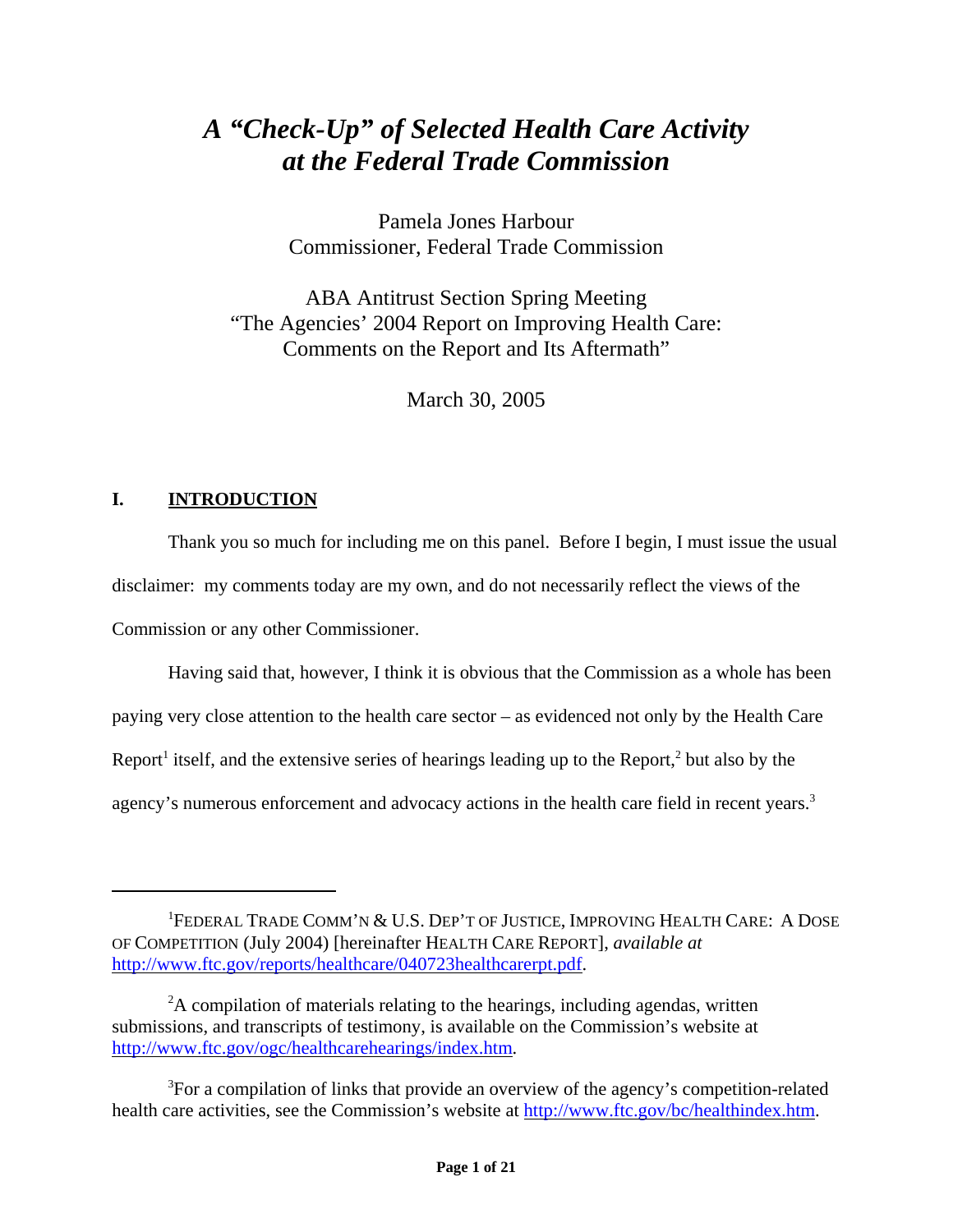On the competition side, the Commission has been active in pursuing physician pricefixing agreements,<sup>4</sup> stopping anticompetitive mergers and agreements between pharmaceutical firms,<sup>5</sup> and even – despite our mixed history of success in this area – challenging hospital mergers.<sup>6</sup>

In addition, several of the Commission's initiatives on the consumer protection side of the agency also relate to health care. For example, in a keynote address last month at a World Congress Leadership Summit on health care, Chairman Majoras highlighted the Commission's recent sweep of fraudulent claims for bogus weight-loss products.<sup>7</sup> The Chairman also noted favorably the increased use of public and private "report cards" to help educate consumers about the quality of health care providers,<sup>8</sup> a topic that was discussed in the Health Care Report.<sup>9</sup>

Health care is an area of great personal interest to me, and has been since my days in the New York State Attorney General's Office. During my tenure there, I was involved in several high-profile health care matters, one of which I will discuss in greater detail later in my remarks. I am happy to see that state antitrust and consumer protection authorities have remained quite

5 *See infra* Part II.B.

7 Deborah Platt Majoras, Chairman, Federal Trade Commission, *The Federal Trade Commission: Fostering a Competitive Health Care Environment That Benefits Patients*, remarks before the World Congress Leadership Summit, New York, NY (Feb. 28, 2005), at 10-13, *available at* http://www.ftc.gov/speeches/majoras/050301healthcare.pdf.

8 *Id*. at 14-17.

9 *See especially* HEALTH CARE REPORT, Ch. 1 at 17-25 ("Informational Barriers to Improving Quality").

<sup>4</sup> *See infra* Part II.A.

<sup>&</sup>lt;sup>6</sup>See, e.g., In the Matter of Evanston Northwestern Healthcare Corporation and ENH Medical Group, Inc., FTC Dkt. No. 9315 (administrative complaint issued Feb. 10, 2004) (Commissioner Harbour, dissenting), *available at* http://www.ftc.gov/os/adjpro/d9315/index.htm.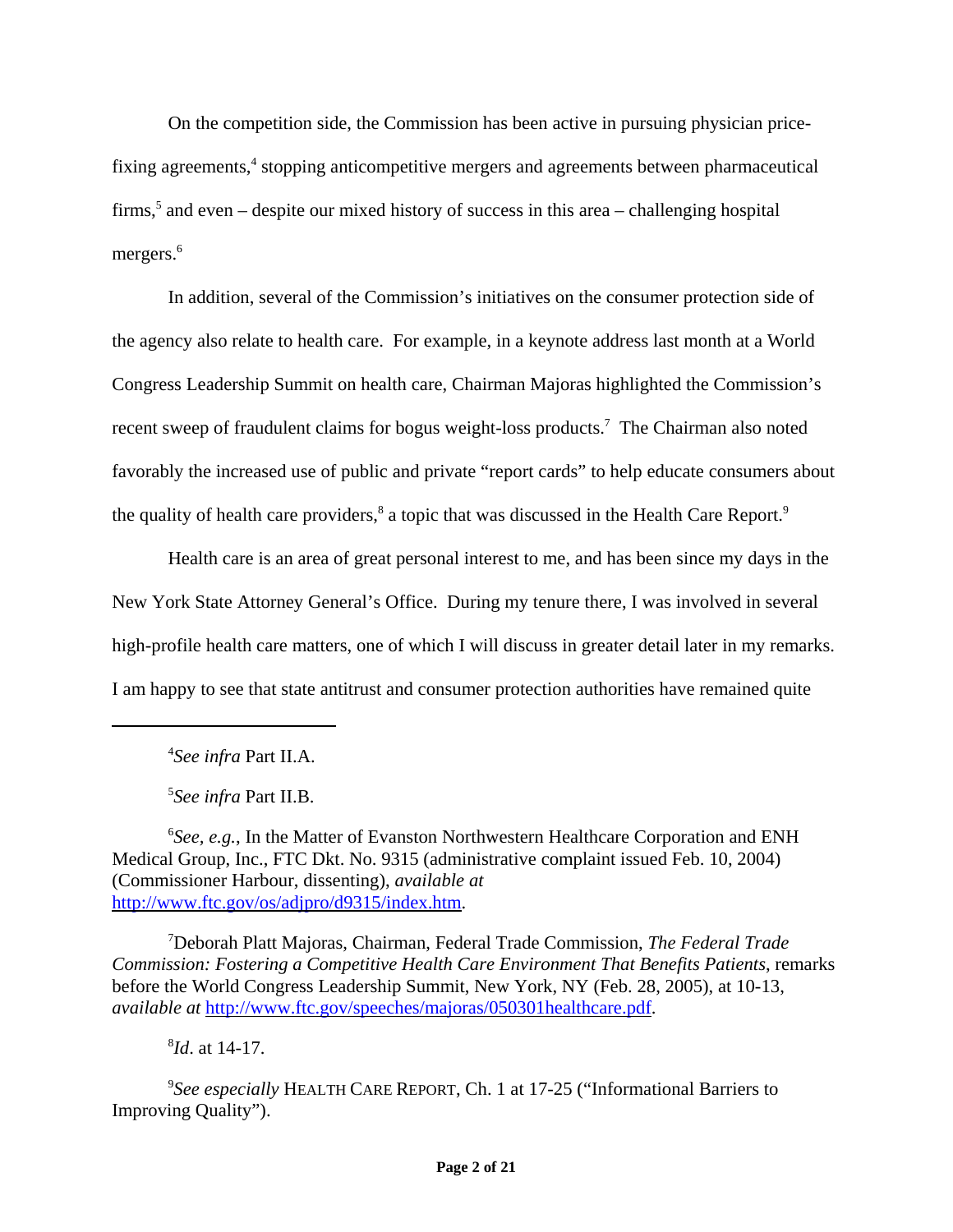active in the health care field, especially with respect to mergers and other conduct with a particularly local impact.

I believe that this level of attention to the health care sector, by both federal and state enforcers, is not only justified but, indeed, critical to our nation's well-being. The dollar figures for health care spending in this country are staggering. According to recently-published projections, health care accounted for over 15 percent of Gross Domestic Product (GDP) in 2004.10 This figure is expected to rise to almost 19 percent by the year 2014, because national health spending is forecast to continue growing at a faster rate than GDP.<sup>11</sup> That adds up to a lot of money coming out of the pockets of American consumers.

For this reason, I, as a Commissioner, take very seriously my responsibility to ensure that health care markets operate in a fair and free manner, so that consumers will be able to spend their health care dollars wisely. By preserving competition, the Commission helps to ensure that consumers will have a range of affordable, high-quality choices among various health care services and products. And by targeting deceptive and fraudulent health claims, and encouraging the dissemination of clear and accurate health care information, the Commission helps to ensure that consumers will be able to make smart choices and get the greatest "bang" for their buck.

In short, I believe that consumers generally are willing to pay for high-quality care – but they are also seeking value in their health care spending. They want their money going to skilled, law-abiding providers and effective, legitimate products, rather than to people who

<sup>10</sup>Stephen Heffler et al., *Trends: U.S. Health Spending Projections for 2004-2014*, HEALTH AFFAIRS (Web Exclusive) W5-75 ex. 1 (Feb. 23, 2005), *at* http://content.healthaffairs.org/cgi/reprint/hlthaff.w5.74v1.

 $11$ *Id.* at W5-74, 75 ex. 1.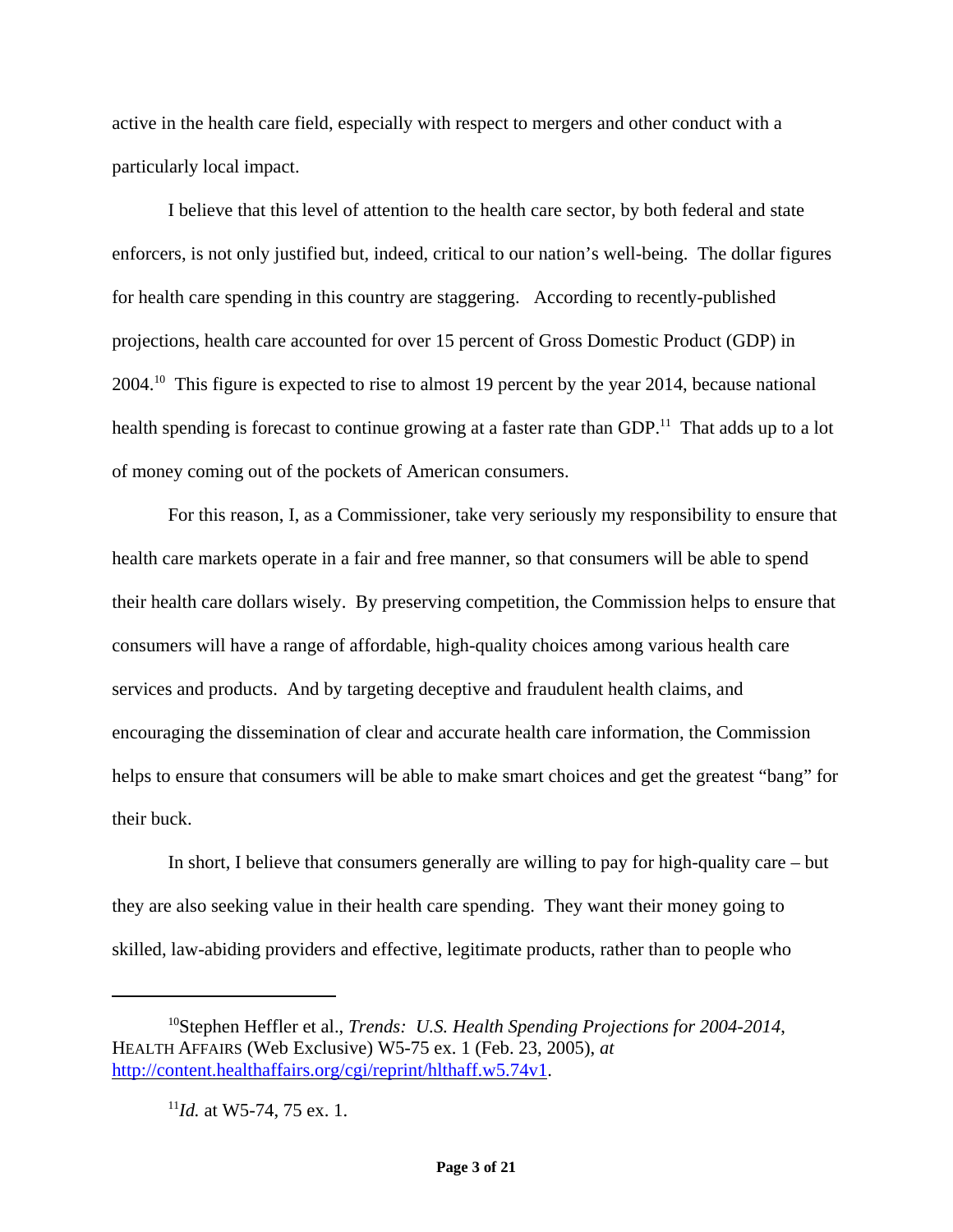violate the antitrust and consumer protection laws. As a Commissioner, I hope to help consumers achieve those worthy goals, and I think the Commission has an important role to play in that regard.

I will address three topics this afternoon. First, I will quickly highlight a few of the Commission's recent actions in the health care field, and explain how they relate to some of the major themes emphasized in the Health Care Report.<sup>12</sup>

Next, I will shift gears a bit – to the realm of economics – where I will discuss the use of critical loss analysis in merger review.<sup>13</sup> The Health Care Report suggested a cautious approach to the use of critical loss analysis, primarily in the context of geographic market definition in hospital merger cases.<sup>14</sup> More recently, the Commission's Part 3 administrative opinion in *Chicago Bridge & Iron* rejected a critical loss analysis proffered by the respondent to bolster its entry arguments.15 I am decidedly *not* an economist – but as an antitrust lawyer and former litigator, I have worked with many talented economists over the years, and I have been following the critical loss debate with great interest.

Finally, I will reflect on the use of so-called "community commitments" in hospital merger settlements, which were roundly criticized in the Health Care Report.<sup>16</sup> As a former state enforcer, I may have a slightly different perspective on these settlement tools.

<sup>12</sup>*See infra* Part II.

<sup>13</sup>*See infra* Part III.

<sup>14</sup>*See infra* Part III.C.

<sup>15</sup>*See infra* Part III.D.

<sup>16</sup>*See infra* Part IV.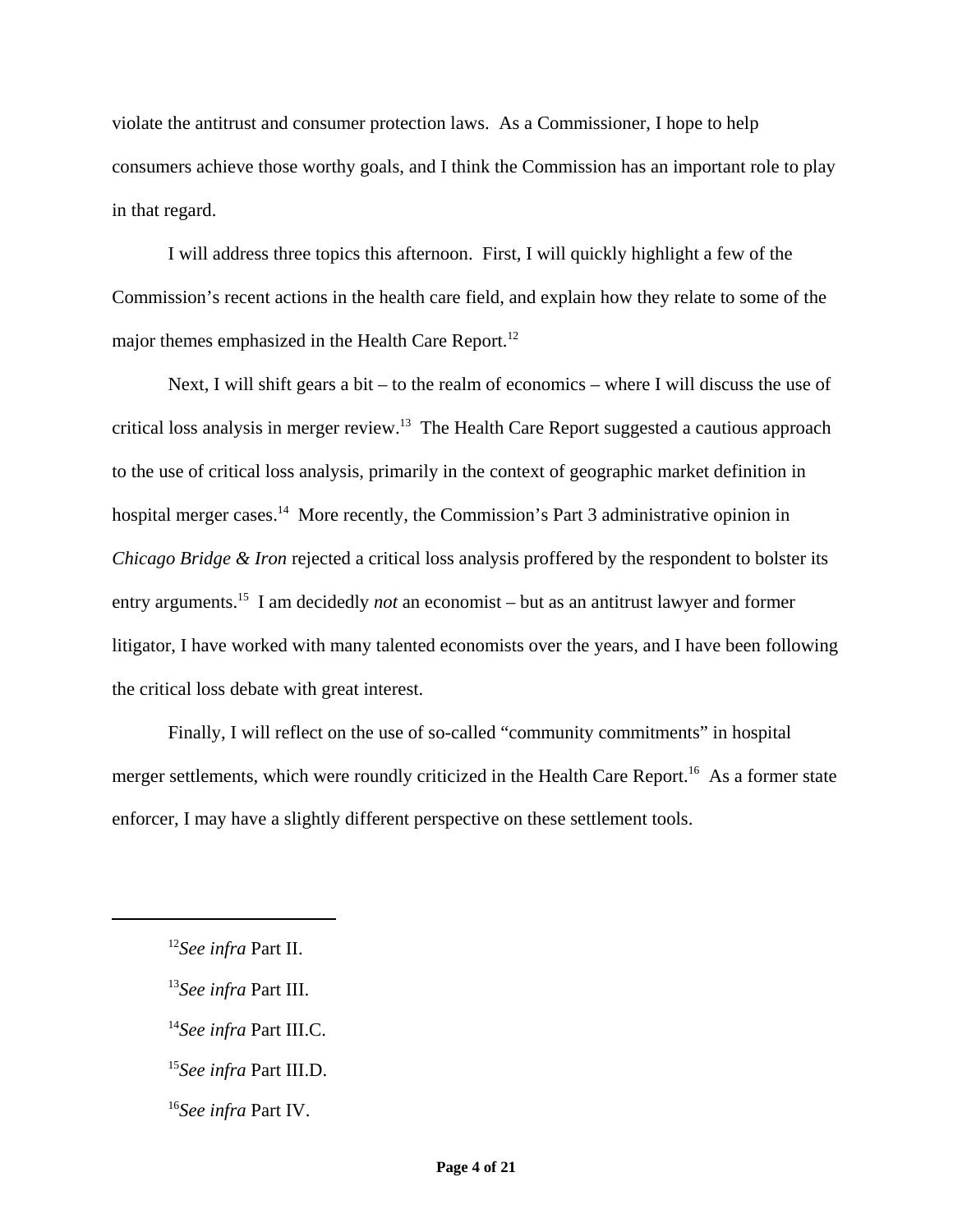#### **II. HIGHLIGHTS OF RECENT FTC CASES AND ACTIONS**

A review of the Commission's recent competition matters demonstrates that the health care industry continues to be a top priority. A significant percentage of the Commission's competition actions in the last year have involved health care products and services. Other speakers participating in other Spring Meeting programs no doubt will engage in a more comprehensive review of the Commission's health care enforcement activities over the past year. I will highlight just a few cases and themes, as they relate to the Health Care Report.

#### A. Physician Price-Fixing Cases

As evidenced by a long list of cases from the last few years, the Commission aggressively has sought out and challenged groups of physicians and other providers who, lacking financial or clinical integration that otherwise might justify their joint activities, appear instead to have nakedly fixed prices, allocated markets, or entered into similar types of anticompetitive agreements.

Most often, the targeted physicians have been participants in purported "messenger model" arrangements. If used appropriately, the messenger model can enable efficient contracting between payors and providers. In practice, however, it appears that some messenger models have simply facilitated unlawful collective bargaining agreements between physicians.

As the Health Care Report notes, the federal antitrust agencies consistently have opposed collective bargaining by physicians, even in response to perceived countervailing "buyer power" by insurance companies.<sup>17</sup> This is because the agencies have concluded – based on their review

<sup>&</sup>lt;sup>17</sup>HEALTH CARE REPORT, Ch. 2 at 17-25 ("Physician Collective Bargaining").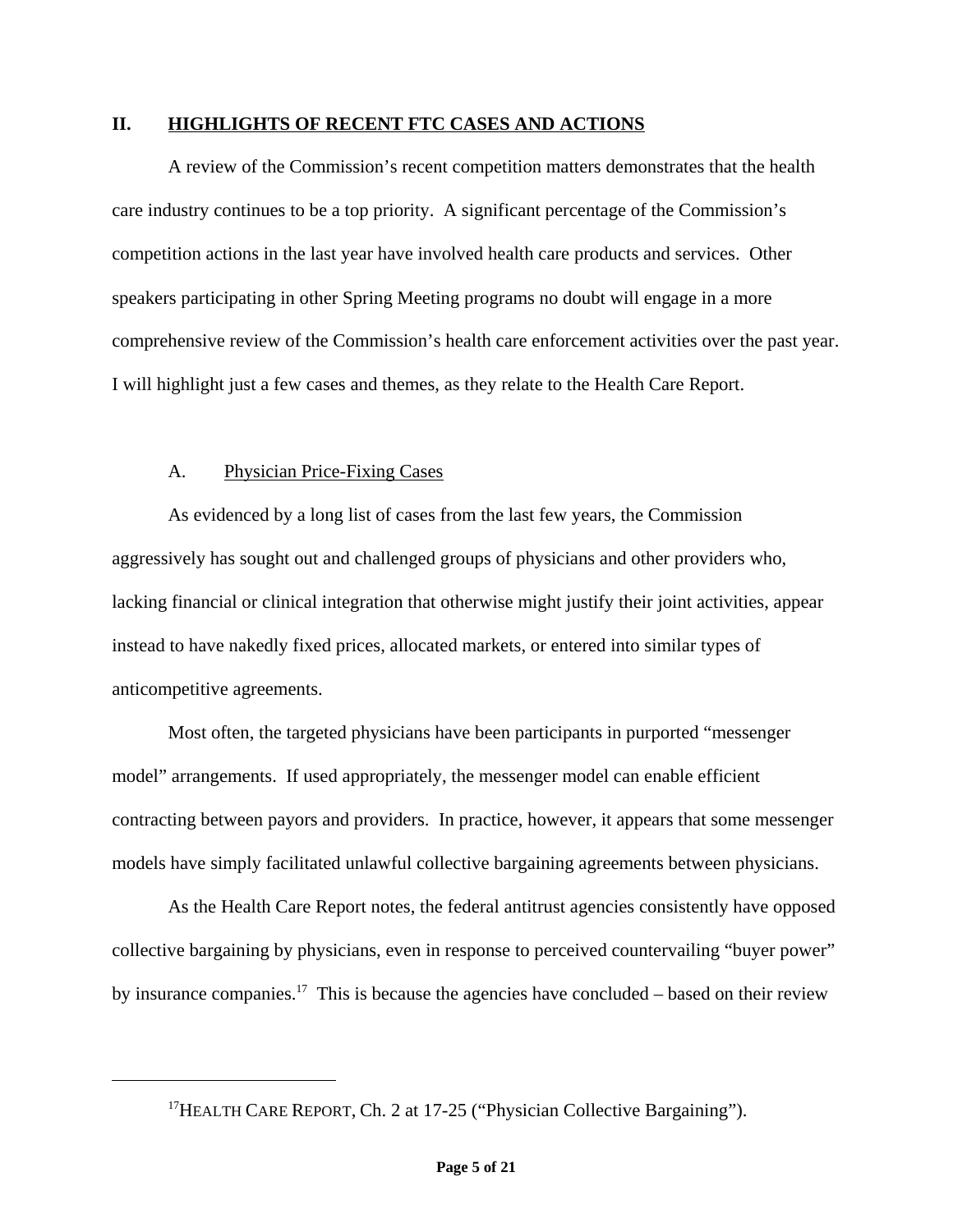of the research and, more importantly, their fact-intensive investigations in specific markets<sup>18</sup> – that physician collective bargaining only serves to increase the costs of health care, without improving quality. This is particularly significant because spending for physician and other clinical services is sizeable; it is projected to constitute nearly 24 percent of the over \$1.6 trillion spent on health care services in 2004.<sup>19</sup> Moreover, as the Health Care Report reminds us, "the treatment decisions of physicians profoundly affect both the cost and quality of the other health care services that consumers receive."20

 Hopefully, physicians are beginning to get the message articulated in the Health Care Report and backed up by recent challenges: the federal antitrust agencies do not look kindly upon physician price-fixing, absent some kind of efficiency-enhancing integration. I note that one case involving alleged physician price-fixing, *North Texas Specialty Physicians (NTSP)*, currently is in administrative litigation. In November 2004, an Administrative Law Judge (ALJ) upheld charges that NTSP had restrained trade by conspiring to fix prices in certain contracts to

<sup>18</sup>See, e.g., In the Matter of Preferred Health Services, FTC File No. 041-0099 (proposed consent agreement accepted for public comment March 2, 2005), *available at* http://www.ftc.gov/os/caselist/0410099/0410099.htm; In the Matter of White Sands Health Care System, L.L.C. et al., FTC Dkt. No. C-4130 (consent order entered Jan. 11, 2005), *available at* http://www.ftc.gov/os/caselist/0310135/0310135.htm; In the Matter of Piedmont Health Alliance, Inc., a Corporation, et al., FTC Dkt. No. 9314 (withdrawn from Part 3 adjudication July 2, 2004; consent order entered Oct. 1, 2004), *available at* http://www.ftc.gov/os/adjpro/d9314/index.htm; In the Matter of Southeastern New Mexico Physicians IPA, Inc., et al., FTC Dkt. No. C-4113 (consent order entered August 5, 2004), *available at* http://www.ftc.gov/os/caselist/0310134/0310134.htm; *see also* HEALTH CARE REPORT, Ch. 2 at n. 120 (cites to numerous enforcement actions challenging messenger model arrangements); *see generally id.*, Ch. 2 at 23-25 ("Physician Collective Bargaining Harms Consumers").

19Heffler, *supra* note 10, at W5-75 ex. 1.

20HEALTH CARE REPORT, Ch. 2 at 2 (citing Gail B. Agrawal & Howard R. Veit, *Back to the Future: The Managed Care Revolution*, 65 LAW & CONTEMP. PROBS. 11, 49 (2002)).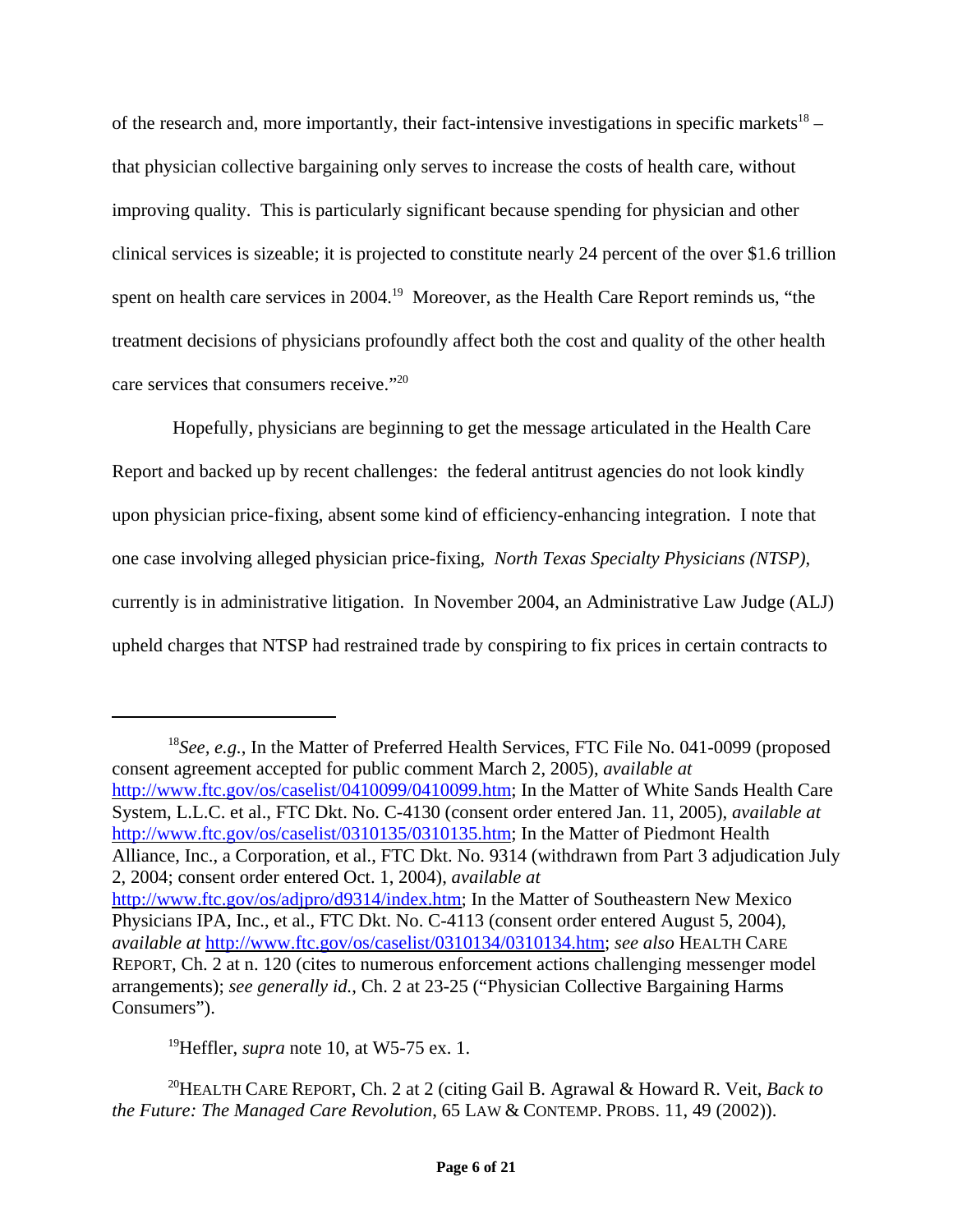provide medical services to the patients of health plans.<sup>21</sup> The case is now on appeal to the full Commission<sup>22</sup>

# B. Pharmaceutical Mergers and Agreements

The Commission also has continued its practice of closely scrutinizing pharmaceutical mergers and agreements. In the past year, the Commission entered consent orders requiring sizeable divestitures in three different mergers of major pharmaceutical firms.<sup>23</sup> While the Health Care Report does not focus directly on pharmaceutical mergers, the Report indicates that competition is necessary to spur innovation in the pharmaceutical industry.<sup>24</sup> The report notes that increased consumer spending for pharmaceutical products has spurred an increase in

<sup>23</sup>In the Matter of Genzyme Corporation & Ilex Oncology, Inc., FTC Dkt. No. C-4128 (consent order entered Jan . 31, 2005), *available at* http://www.ftc.gov/os/caselist/0410083/0410083.htm; In the Matter of Cephalon, Inc. & CIMA Labs, Inc., FTC Dkt. No. C-4121 (consent order entered Sept. 20, 2005), *available at* http://www.ftc.gov/os/caselist/0410025/0410025.htm; In the Matter of Sanofi-Synthélabo & Aventis, FTC Dkt. No. C-4112 (consent order entered Sept. 20, 2004), *available at* http://www.ftc.gov/os/caselist/0410031/0410031.htm.

<sup>24</sup>*See, e.g.*, HEALTH CARE REPORT, Ch. 7 at 5-7 ("The Role of Competition in Spurring Pharmaceutical Innovation"); *see also* In The Matter of Genzyme Corp. & Novazyme Pharmaceuticals, Inc., FTC. File No. 021-0026 (investigation closed Jan. 13, 2004), Statement of Commissioner Pamela Jones Harbour, *available at* http://www.ftc.gov/os/2004/01/harbourgenzymestmt.pdf (highlighting the importance of innovation competition, especially in the pharmaceutical industry).

<sup>21</sup>FTC News Release, *Administrative Law Judge Upholds FTC Complaint Against North Texas Specialty Physicians* (Nov. 16, 2004), *available at* http://www.ftc.gov/opa/2004/11/northtexas.htm; In the Matter of North Texas Specialty Physicians, FTC Dkt. No. 9312 (Initial Decision entered Nov. 15, 2004), *available at* http://www.ftc.gov/os/adjpro/d9312/041116initialdecision.pdf.

<sup>&</sup>lt;sup>22</sup>See generally In the Matter of North Texas Specialty Physicians, FTC Dkt. No. 9312, *available at* http://www.ftc.gov/os/adjpro/d9312/index.htm.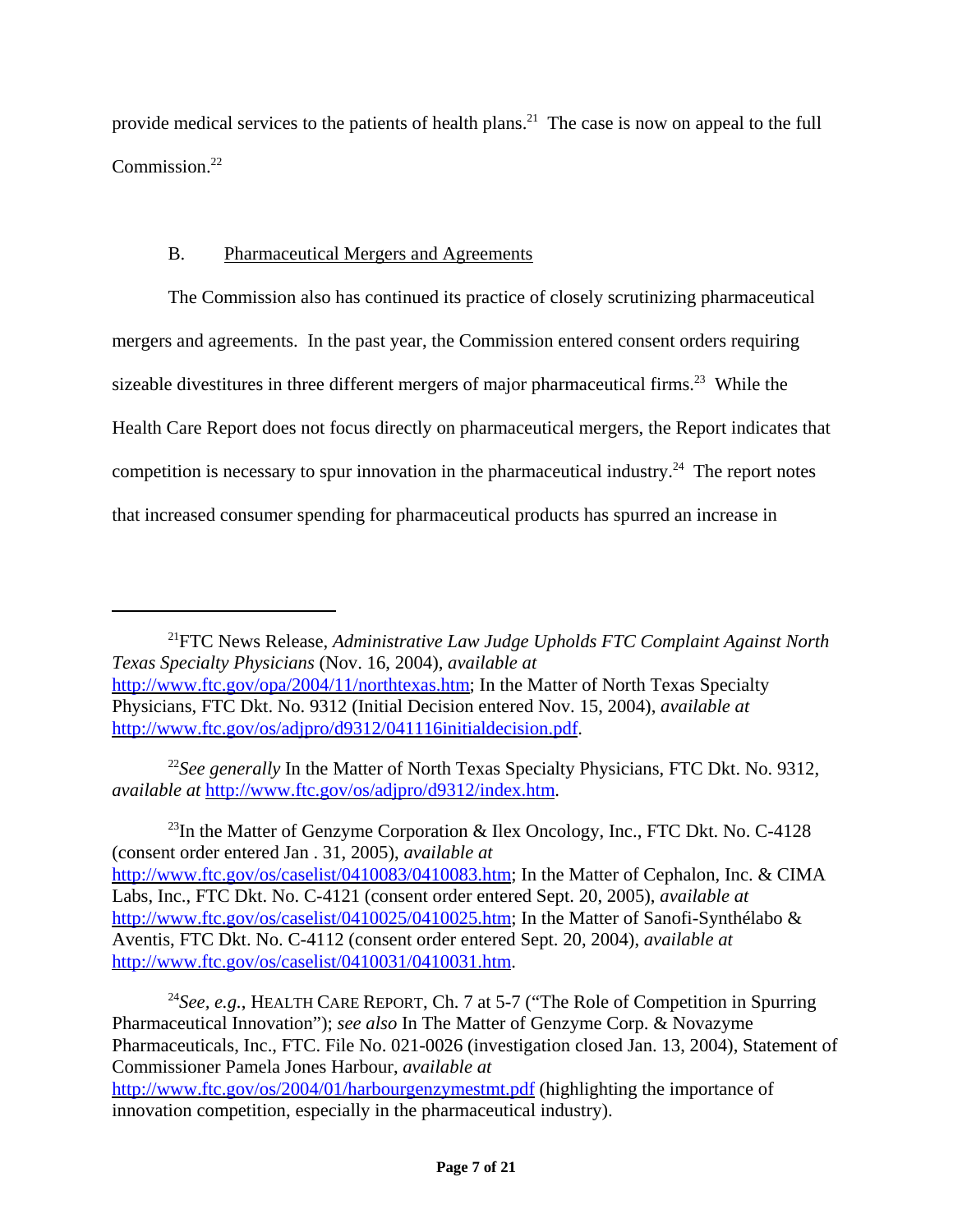research and development investments to develop and market new drugs, which is an important dimension of pharmaceutical competition.<sup>25</sup>

The Health Care Report also describes the important role of generic drug products in driving down drug prices,  $26$  and cites the Commission's numerous enforcement actions challenging conduct that otherwise might have denied consumers the benefits of generic drug competition.27 The Commission settled one such case in August 2004. The Commission charged that Perrigo and Alpharma, the only two producers of generic, over-the-counter children's liquid ibuprofen, had entered into an agreement to delay Alpharma's entry into the market and keep prices from falling. The parties agreed to disgorge \$6.25 million in illegallyobtained profits, and also agreed not to engage in such conduct in the future. The parties agreed to disgorge another \$1.5 million to the fifty states and territories that filed their own complaint and reached a similar conduct settlement.<sup>28</sup>

As most of you no doubt are aware, the U.S. Court of Appeals for the  $11<sup>th</sup>$  Circuit recently vacated a Commission order arising from the Commission's administrative opinion in the *Schering-Plough* case, which challenged a so-called "reverse payment" from a name-brand company to a generic competitor.<sup>29</sup> The  $11<sup>th</sup>$  Circuit held that the Commission, contrary to

<sup>26</sup>*Id.*, Ch. 7 at 6-7.

<sup>27</sup>*Id.*, Ch. 7 at 9-10 and n. 46-50.

28FTC News Release, *Generic Drug Marketers Settle FTC Charges* (Aug. 12, 2004), *available at* http://www.ftc.gov/opa/2004/08/perrigoalpharma.htm; Federal Trade Commission v. Perrigo Co. & Alpharma Inc., FTC File No. 021-0197 (D.D.C.), *available at* http://www.ftc.gov/os/caselist/0210197.htm.

<sup>29</sup>In the Matter of Schering-Plough Corporation, et al., FTC Dkt. No. 9297 (opinion of the Commission issued Dec. 8, 2003), *available at* http://www.ftc.gov/os/adjpro/d9297/031218commissionopinion.pdf; *vacated*, Schering-Plough

<sup>&</sup>lt;sup>25</sup>HEALTH CARE REPORT, Ch. 7 at  $2-3$ .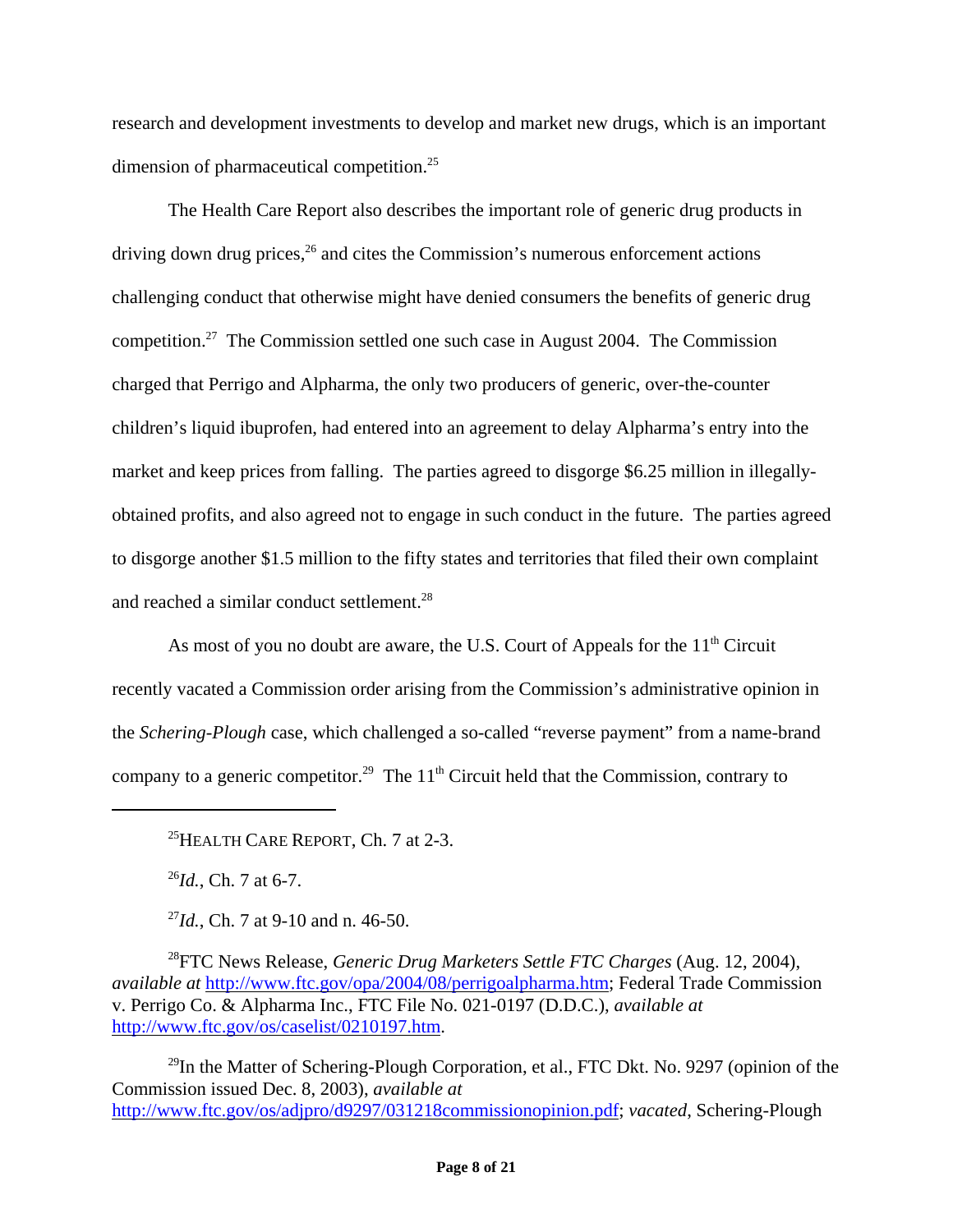authority in that circuit, had insufficiently accounted for the potential exclusionary power of the name-brand company's patent, as well as the strong procompetitive potential of patent settlements. The Commission currently is exploring its options in response to the  $11<sup>th</sup>$  Circuit's decision.

## C. Childhood Obesity Project

While it is not directly related to the Health Care Report, I do not want to miss this opportunity to mention an exciting new research initiative that does relate to health care – specifically, the health of our nation's children. On March  $11<sup>th</sup>$ , in remarks before the Consumer Federation of America's Consumer Assembly, Chairman Majoras announced a project to address the problem of childhood obesity, $30$  in response to a fall 2004 Institute of Medicine report specifically recommending action by the Department of Health and Human Services (HHS) and the Commission.<sup>31</sup> This coming summer, in conjunction with HHS, the Commission will hold a two-day workshop to explore industry self-regulatory efforts regarding the advertising and marketing of food and beverages to children.<sup>32</sup>

Corp. v. FTC, No. 04-10688 (11th Cir. March 8, 2005), *available at* http://www.ca11.uscourts.gov/opinions/ops/200410688.pdf.

<sup>30</sup>Deborah Platt Majoras, Chairman, Federal Trade Commission, *The FTC: Using Multiple Tools to Empower Consumers*, remarks before the Consumer Federation of America Consumer Assembly (March 11, 2005), at 15-19, *available at* http://www.ftc.gov/speeches/majoras/050311faw.pdf.

<sup>&</sup>lt;sup>31</sup>COMMITTEE ON PREVENTION OF OBESITY IN CHILDREN AND YOUTH, FOOD AND NUTRITION BOARD AND BOARD ON HEALTH PROMOTION AND DISEASE PREVENTION, INSTITUTE OF MEDICINE OF THE NATIONAL ACADEMIES, PREVENTING CHILDHOOD OBESITY: HEALTH IN THE BALANCE (Jeffrey P. Koplan et al. eds., 2004), *available at* http://www.nap.edu/books/0309091969/html/.

<sup>32</sup>Majoras, *supra* note 30, at 15, 19.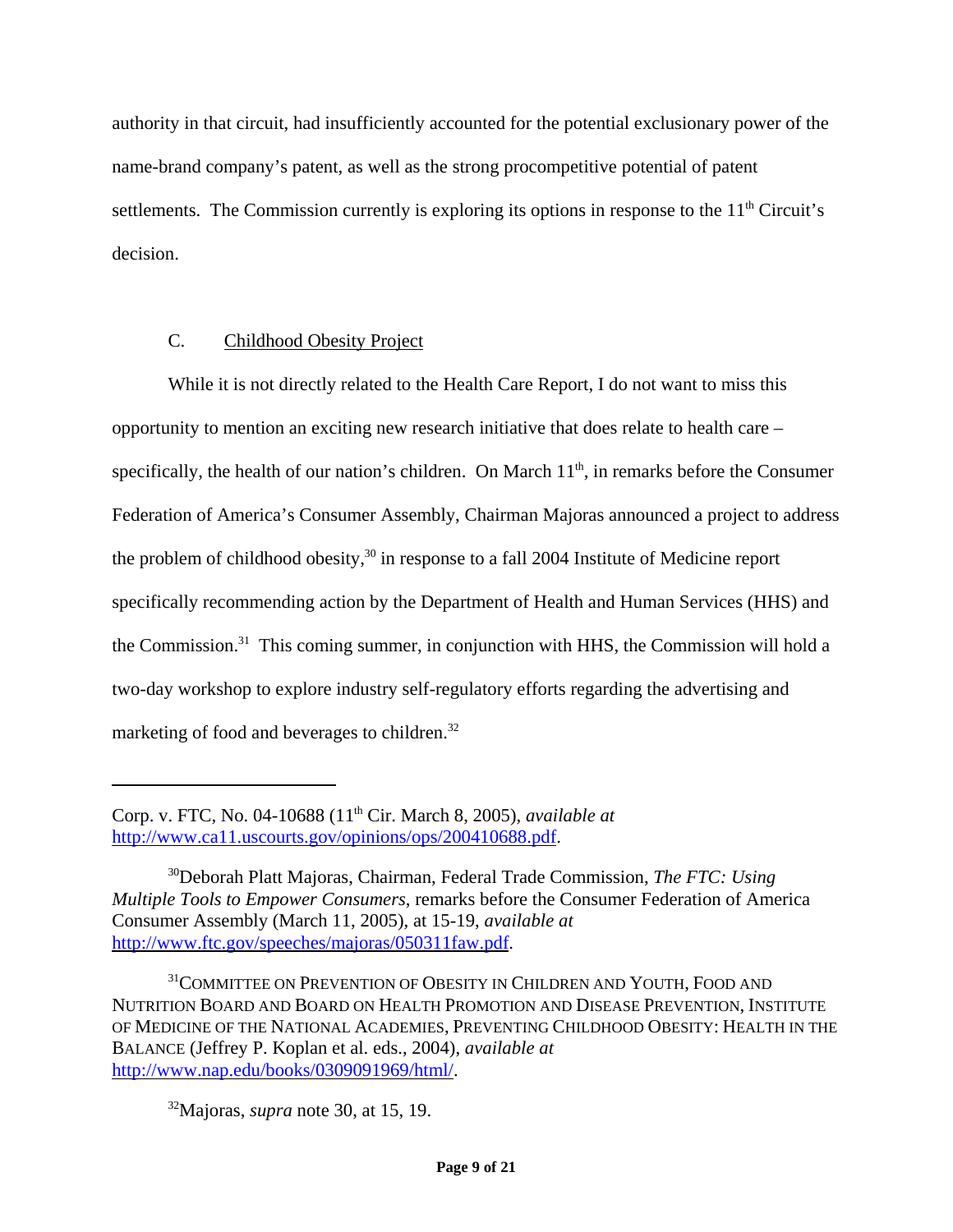I view the planned childhood obesity initiative as a perfect example of how the Commission fulfills its dual missions. First, greater dissemination of accurate nutritional information is expected to foster informed decisionmaking by consumers. Second, the wider availability of comparative information likely will spur additional competition to offer healthy, kid-friendly options – which, in the end, will increase the choices available to consumers.

A very similar theme runs through the Health Care Report itself. One of the Report's recommendations is to find ways to "furnish more information on prices and quality to consumers, in ways that they find useful and relevant," and to encourage consumers to use this information to make responsible health care choices.<sup>33</sup> A later section of the Report suggests that, when done appropriately, disclosure of data relating to quality measures may create powerful incentives for providers to actually improve the quality of the health care services they provide.34

Of course, the problem of childhood obesity is complex. As Chairman Majoras recognized in her speech, tackling the problem will require major and multifaceted efforts by parents and their children, and there will be no simple solution. Having said that, however, better advertising and marketing by the food industry can and should be part of the plan, and I am pleased that the Commission will be on the front lines in leading this research initiative. If parents are armed with more accurate information and more choices, they will be better able to help their children lead healthier lives.

 $33$ HEALTH CARE REPORT, Exec. Summ. at 21 (Recommendation 1(b)).

<sup>&</sup>lt;sup>34</sup>*Id.*, Ch. 2 at n. 106 and accompanying text.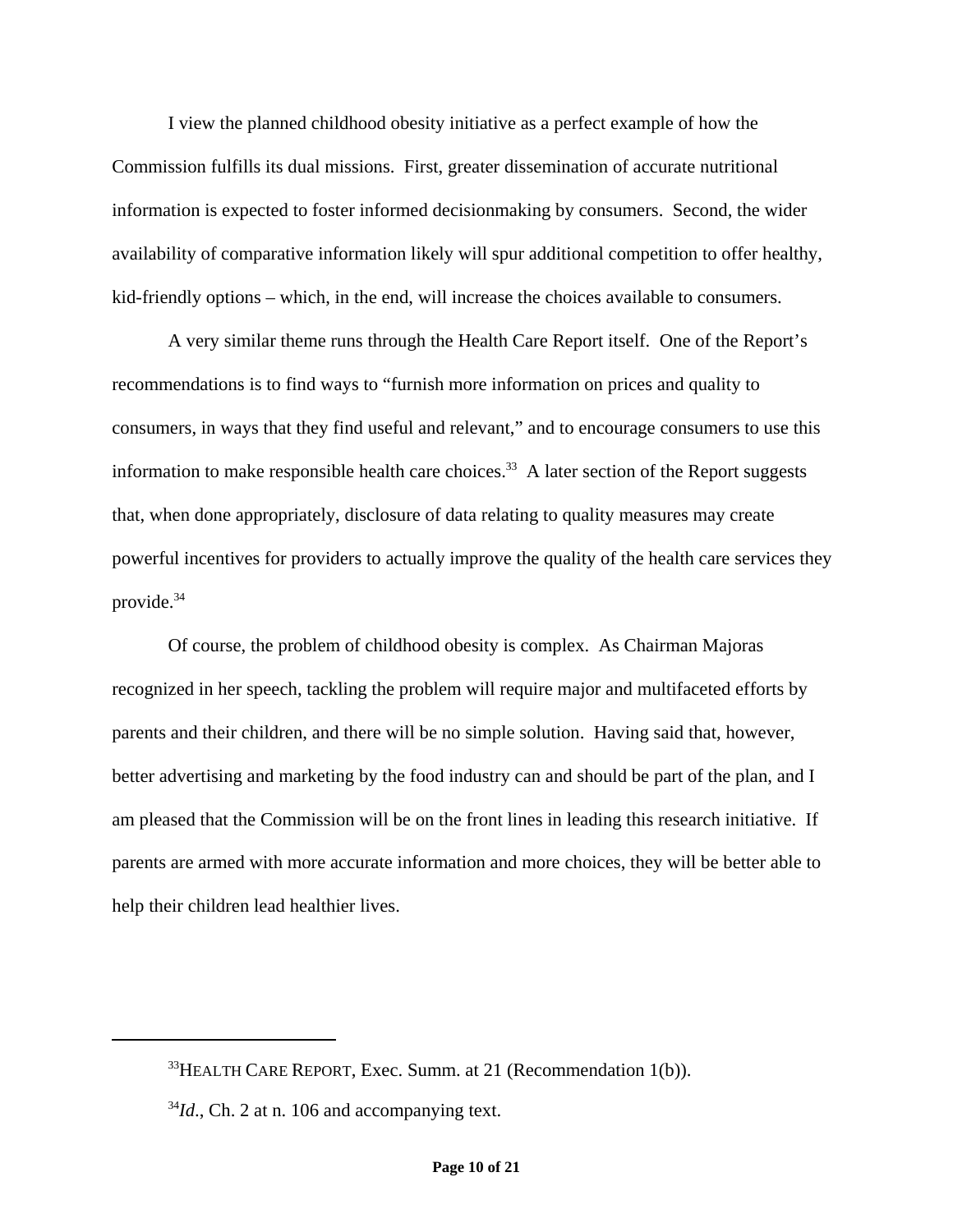#### **III. CRITICAL LOSS ANALYSIS**

As promised, I will now switch gears to discuss critical loss analysis, an area to which I have been paying more attention recently. It would be impossible not to. In more and more cases before the Commission – both in the health care industry and in other industries – defense economists are putting forth critical loss analyses to support their arguments against enforcement action.35

### A. What Is Critical Loss Analysis?

Critical loss analysis is, in essence, a way to apply the hypothetical monopolist test articulated in the Merger Guidelines. It may be used to define markets. It may also be used more generally, as part of a competitive effects analysis, to determine whether a price increase would be profitable. I will use geographic market definition in hospital mergers as a simple example, since that is the context in which the Health Care Report discusses critical loss analysis.

One begins with a group of products that, arguably, constitute a relevant market. In the realm of hospital mergers, for example, one might begin with a candidate group of hospitals that allegedly compete with one another. One assumes that, if a hypothetical monopolist of this market were to raise prices, some sales would be lost. The question is, what percentage of sales

<sup>&</sup>lt;sup>35</sup>The use of critical loss analysis has not been limited solely to defendants. In the Commission's successful *Swedish Match* merger challenge, for example, the Commission's expert economist used a form of critical loss analysis to apply the hypothetical monopolist test for product market definition purposes. FTC v. Swedish Match N. Am., Inc., 131 F. Supp. 2d 151, 160 (D.D.C. 2000). The court ultimately held that neither side's economic evidence was persuasive (and that the defendants' expert was, in fact, not credible). *Id.* at 161. Rather, the court relied heavily upon internal party documents, as well as testimony by third-party market participants, to arrive at a product market definition. *Id.* at 162-65.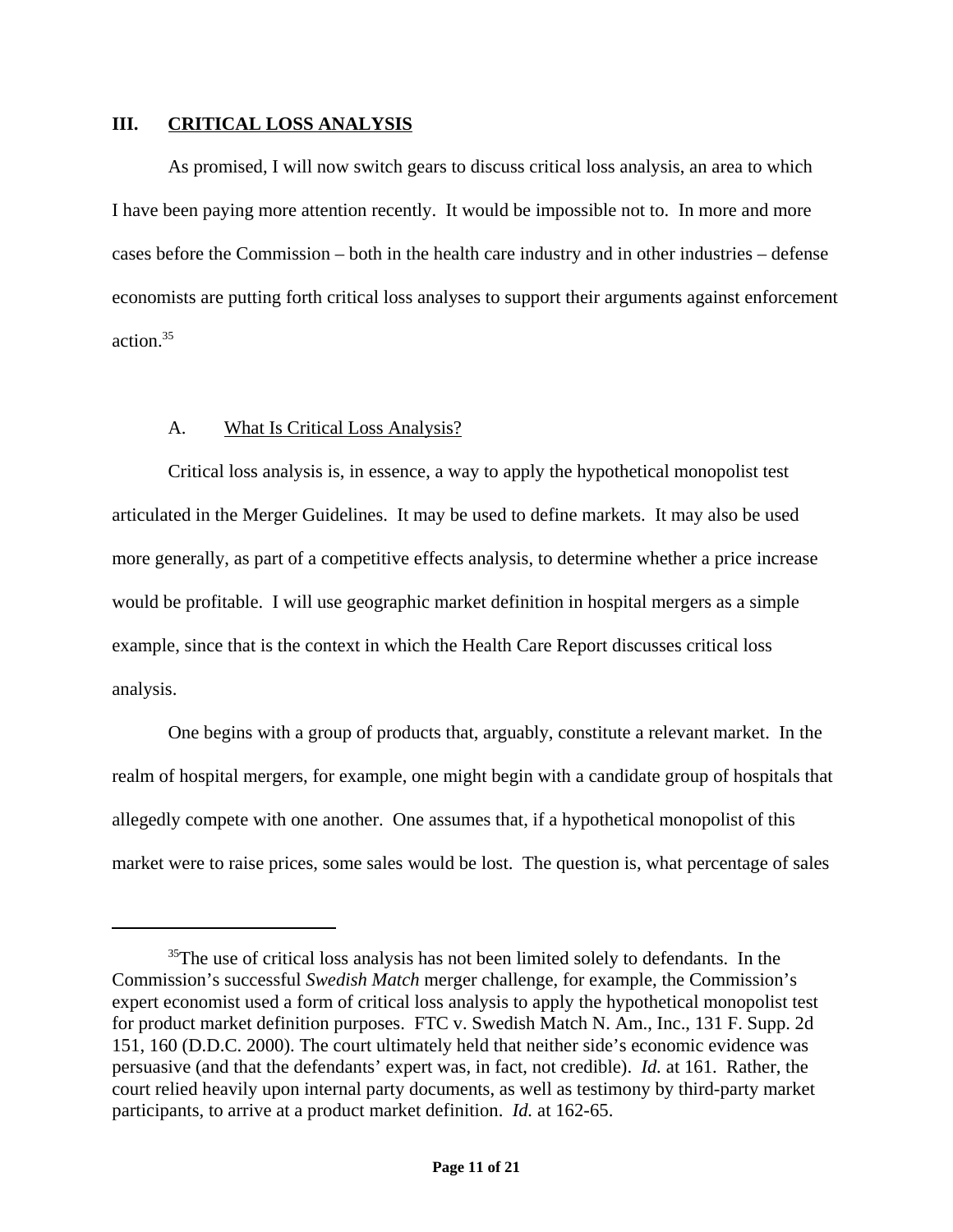could the hypothetical monopolist afford to lose, before the price increase would become unprofitable? That level of sales loss is called the "critical loss." The calculation of critical loss depends primarily on an assumed percentage price increase and an estimate of the profit margin on each unit of sales.

Under the Merger Guidelines' "SSNIP" test, one typically posits a "small but significant and nontransitory increase in price" of five percent. Under critical loss analysis, one would first calculate the critical loss for a five percent price increase, and then estimate the hypothetical monopolist's projected actual sales losses if prices were to go up by five percent. If reliable data were available, the projected actual loss would be calculated using estimates of demand elasticities and profit margins. Otherwise, one could estimate the actual percentage sales loss based on business documents, customer testimony, and the like. Going back to the hospital merger example, one would attempt to estimate what percentage of patients likely would switch to other hospitals in response to a five percent price increase.

If the estimated actual loss is higher than the critical loss – meaning that the loss of profits from lost sales would be greater than the increased profitability of the remaining sales at the new, higher price – one would conclude that a five percent price increase would *not* be profitable for the hypothetical monopolist. Therefore, under the Merger Guidelines, one would infer that the relevant market must be larger than initially proposed. Or, if one were using critical loss analysis to predict competitive effects, one would conclude that a post-merger price increase would be unlikely.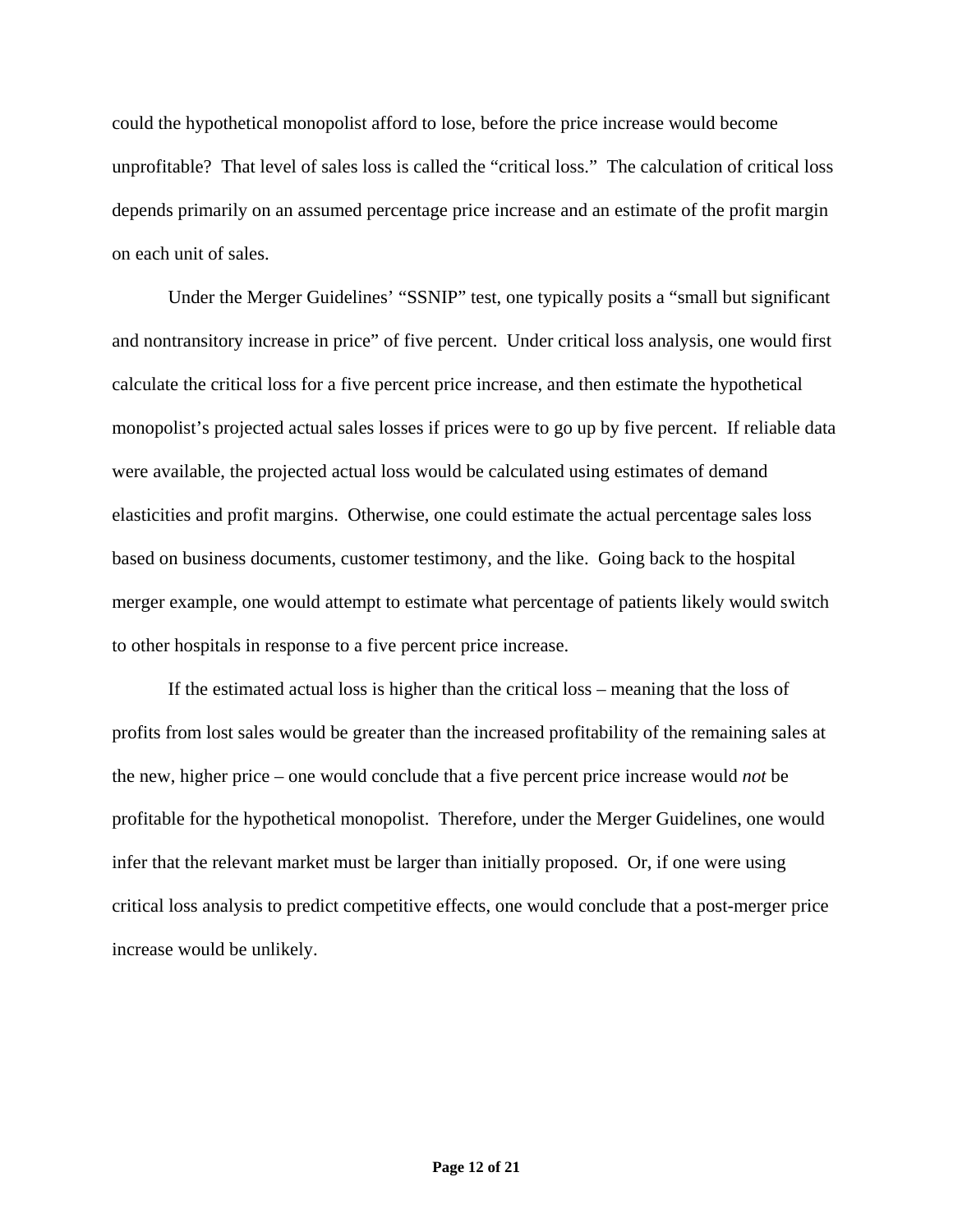#### B. The Debate Surrounding Critical Loss Analysis

That is the simple story of critical loss analysis. Of course, in case-by-case practice, it becomes much more complicated, and relies on various assumptions about consumer behavior. I recommend several excellent articles about critical loss analysis, which go into far greater detail than I possibly could accomplish today.36

A series of recent articles has focused on one particular criticism of critical loss analysis: that it may not lead to the "right" result in markets with high profit margins. Proponents of critical loss analysis argue that, in such a market, the loss of even a few sales is likely to have a significant impact on profits. Therefore, the theory goes, a price increase is far less likely to be profitable. This tends to support a conclusion that the market is broader, or that the merged firm will not find it profitable to raise prices post-merger.

Critics of critical loss analysis suggest that one must tread more cautiously and explore the underlying reasons for high margins in a given market. They point out that there is an equally plausible way to view markets with high margins. Specifically, if margins are high because elasticity is low – i.e., because consumers are not very sensitive to price changes – this implies that a post-merger SSNIP is *not* likely to cause enough consumers to switch their purchases to outweigh the increased profits from charging a higher price. This would lead to the

<sup>36</sup>*See especially* Barry C. Harris & Joseph J. Simons, *Focusing Market Definition: How Much Substitution Is Necessary?*, 12 RESEARCH L. & ECON. 207 (1989); Michael L. Katz & Carl Shapiro, *Critical Loss: Let's Tell The Whole Story*, ANTITRUST, Spring 2003, at 49, *available at* http://faculty.haas.berkeley.edu/shapiro/critical.pdf; Daniel P. O'Brien & Abraham L. Wickelgren, *A Critical Analysis of Critical Loss Analysis*, 71 ANTITRUST L.J. 161 (2003); David T. Scheffman & Joseph J. Simons, *The State of Critical Loss Analysis: Let's Make Sure We Understand the Whole Story*, ANTITRUST SOURCE, Nov. 2003, *at* http://www.abanet.org/antitrust/source/11-03/scheffman.pdf; Michael L. Katz & Carl Shapiro, *Further Thoughts on Critical Loss*, ANTITRUST SOURCE, March 2004, *at* http://www.abanet.org/antitrust/source/03-04/katzshapiro.pdf.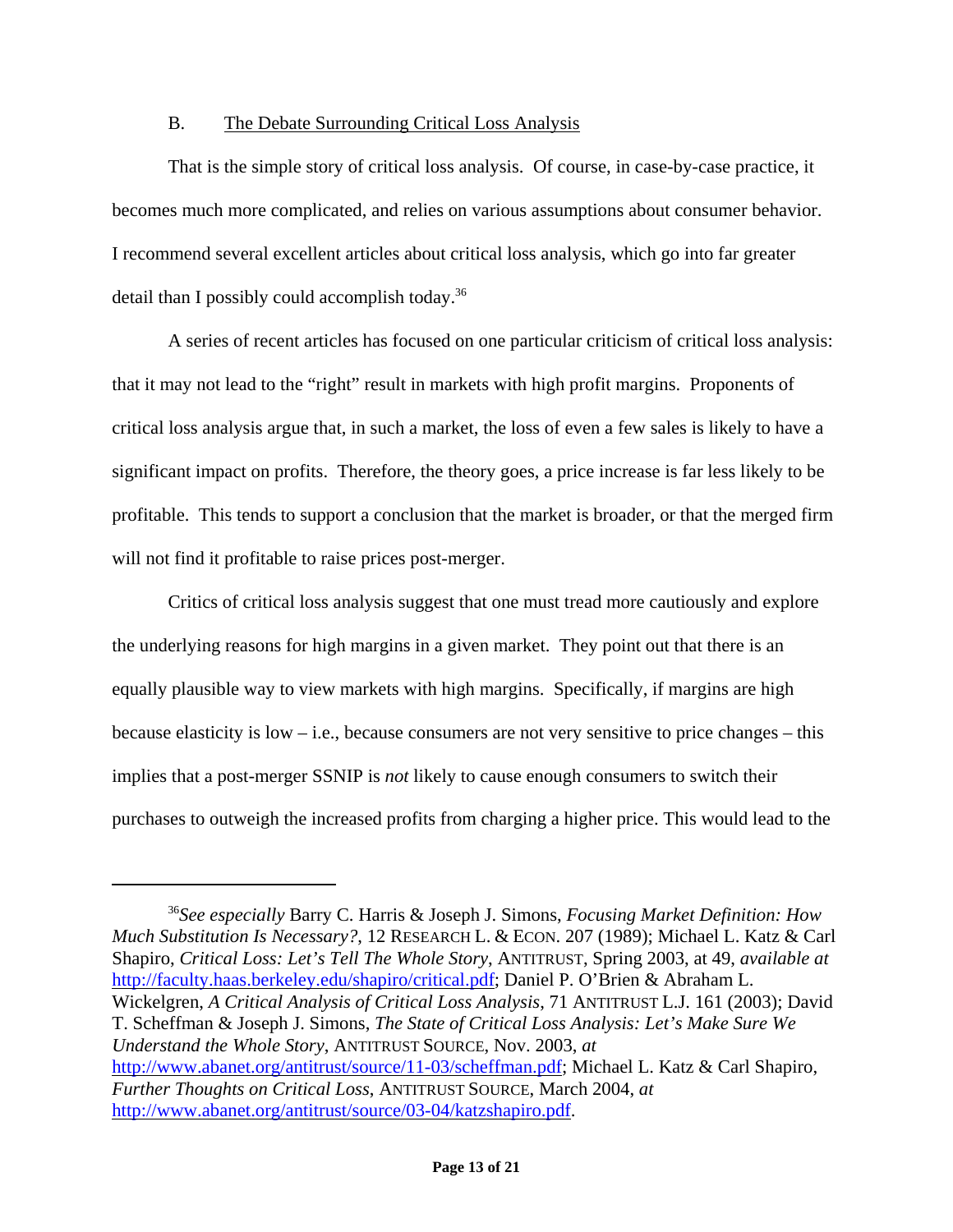exact opposite conclusion  $-$  i.e., that the market is more narrow, or that a post-merger price increase would be profitable. In other words, focusing on high margins without accounting for relatively inelastic demand might lead to a distorted interpretation of how market participants actually would behave.<sup>37</sup>

The economic error allegedly committed by the Court in Cellophane was in failing to recognize that a high cross-elasticity of demand may, in some cases, be the product of monopoly power rather than a belief on the part of consumers that the products are good substitutes for one another. As the district court succinctly stated: "At a high enough price, even poor substitutes look good to the consumer. [Citation omitted.] That is, in the Cellophane case, the high cross-elasticity between cellophane and wax paper simply may have been a function of the high price that du Pont demanded for cellophane.

U.S. v. Eastman Kodak Co., 63 F.3d 95, 105 (2nd Cir. 1995) (citing U.S. v. Eastman Kodak Co., 853 Supp. 1454, 1469 (W.D.N.Y. 1994)); *see also* Eastman Kodak Co. v. Image Tech. Servs., 504 U.S. 451, 470 (1992) ("The sales of even a monopolist are reduced when it sells goods at a monopoly price . . ."). In other words, consumers who are being forced to pay supracompetitive prices likely are more price-elastic at those prices than they would be at competitive prices. Ideally, cross-elasticity of demand should be measured at a competitive price level instead.

Similarly, in a critical loss analysis, one must be cognizant that a market may have high margins precisely because customers perceive that they have so few options. Customers may occasionally switch, but this does not negate the possibility that the hypothetical monopolist (or merged firm) would be able to impose a price increase, without triggering sufficient losses to render the price increase unprofitable. The Commission made this observation in its recent *Chicago Bridge & Iron (CB&I)* administrative opinion:

Like any other supplier, CB&I's pricing is constrained at some level. However, the mere fact that buyers switch awards to new entrants at some point tells us nothing about the effectiveness of the new entrants' ability to constrain CB&I's prices to pre-acquisition levels. This concept, commonly referred to as the "Cellophane Fallacy," derives from criticism of the approach taken by the Supreme Court in [*du Pont*].

<sup>&</sup>lt;sup>37</sup>This is related to the famed "Cellophane fallacy," which arises from the Supreme Court's opinion in *United States v. E.I. du Pont De Nemours & Co.*, 351 U.S. 377 (1956). In *du Pont*, the Court held that the market comprised all flexible wrapping materials, based on evidence of an apparently high cross-elasticity of demand between cellophane and other flexible wrapping materials. However, high cross-elasticity of demand may be caused by pre-existing market power, as the U.S. Court of Appeals for the Second Circuit has explained: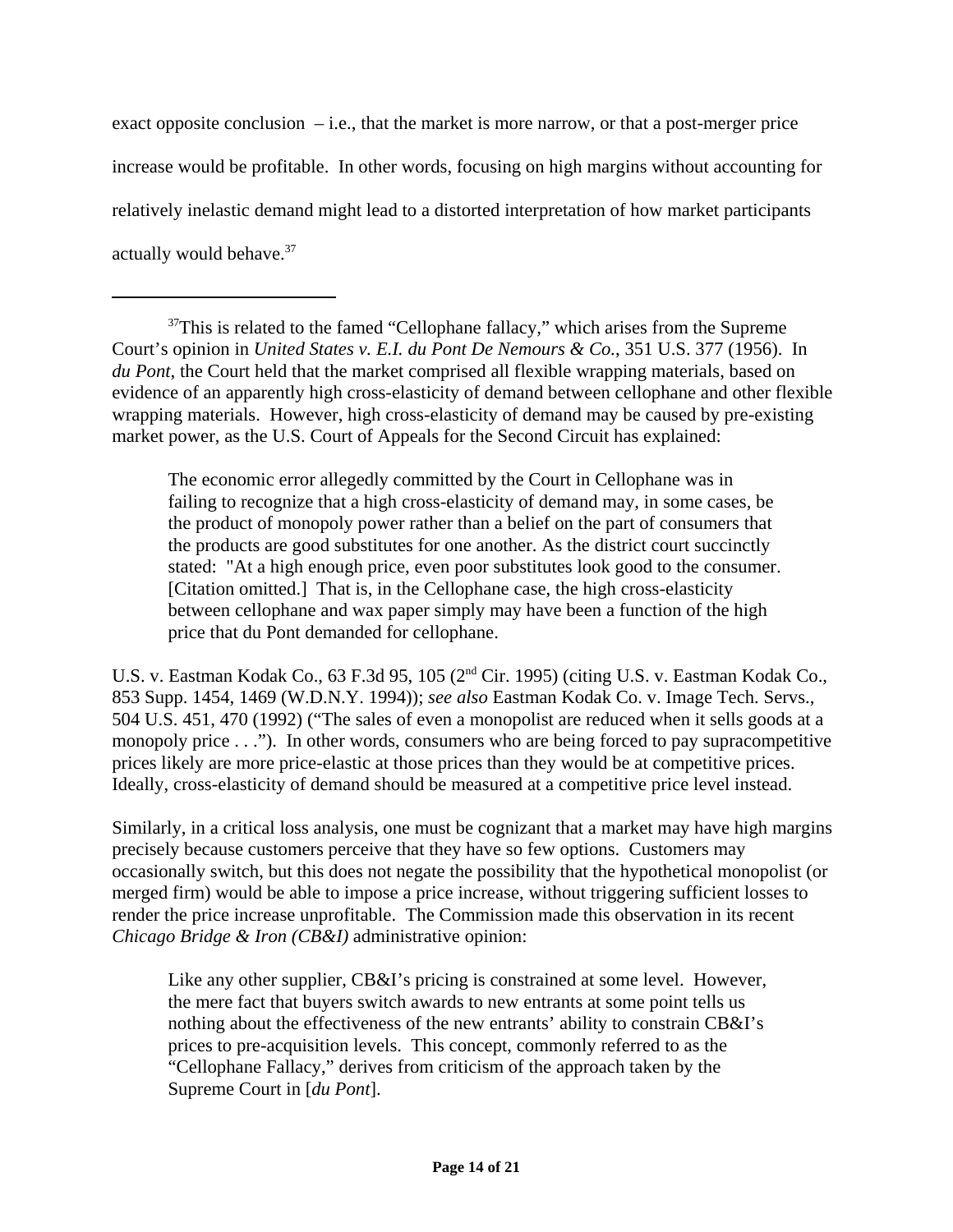### C. Health Care Report Discussion of Critical Loss Analysis

As I read it, the Health Care Report supports a cautious approach to the use of critical loss analysis. According to the Report, while there is general agreement that the Merger Guidelines framework for market definition makes sense in the hospital merger context, there has been a great deal of controversy regarding how to apply the Guidelines to hospital markets.<sup>38</sup> In discussing critical loss analysis, the Report reaches the following conclusion: "Critical loss analysis has the potential to provide a useful way to implement the hypothetical monopolist test, but it must be applied with great care."<sup>39</sup> The Report reviews testimony by several witnesses who mentioned possible pitfalls of the critical loss technique, including the one I just described above.40 In addition, because hospital pricing is so complex, it may be difficult to calculate reliable profit margins upon which to base a critical loss analysis.<sup>41</sup> Moreover, it becomes especially challenging to accurately quantify elasticity of demand for hospital services (based,

In the Matter of Chicago Bridge & Iron Co., et al. [hereinafter *CB&I* opinion], FTC Dkt. No. 9300 (Commission opinion issued Dec. 21, 2004), at 86 n. 532 (citations omitted), *available at* http://www.ftc.gov/os/adjpro/d9300/050106opionpublicrecordversion9300.pdf.

<sup>&</sup>lt;sup>38</sup> It is important to realize that this debate is not merely academic. Defendants in several hospital merger cases have successfully used critical loss analysis to argue in favor of broad geographic markets – which, as a practical matter, has led to agency losses in hospital merger litigation. In fact, as evidenced by many hospital merger cases litigated in the last ten years, geographic market definition issues often make or break a hospital merger case. *See, e.g.,* HEALTH CARE REPORT, Ch. 4 at n. 25 and accompanying text (citing cases where the federal agencies have lost on geographic market grounds).

<sup>39</sup>*Id.*, Ch. 4 at 10.

<sup>40</sup>*Id.*, Ch. 4 at 12-13.

<sup>41</sup>*Id.*, Ch. 4 at 11.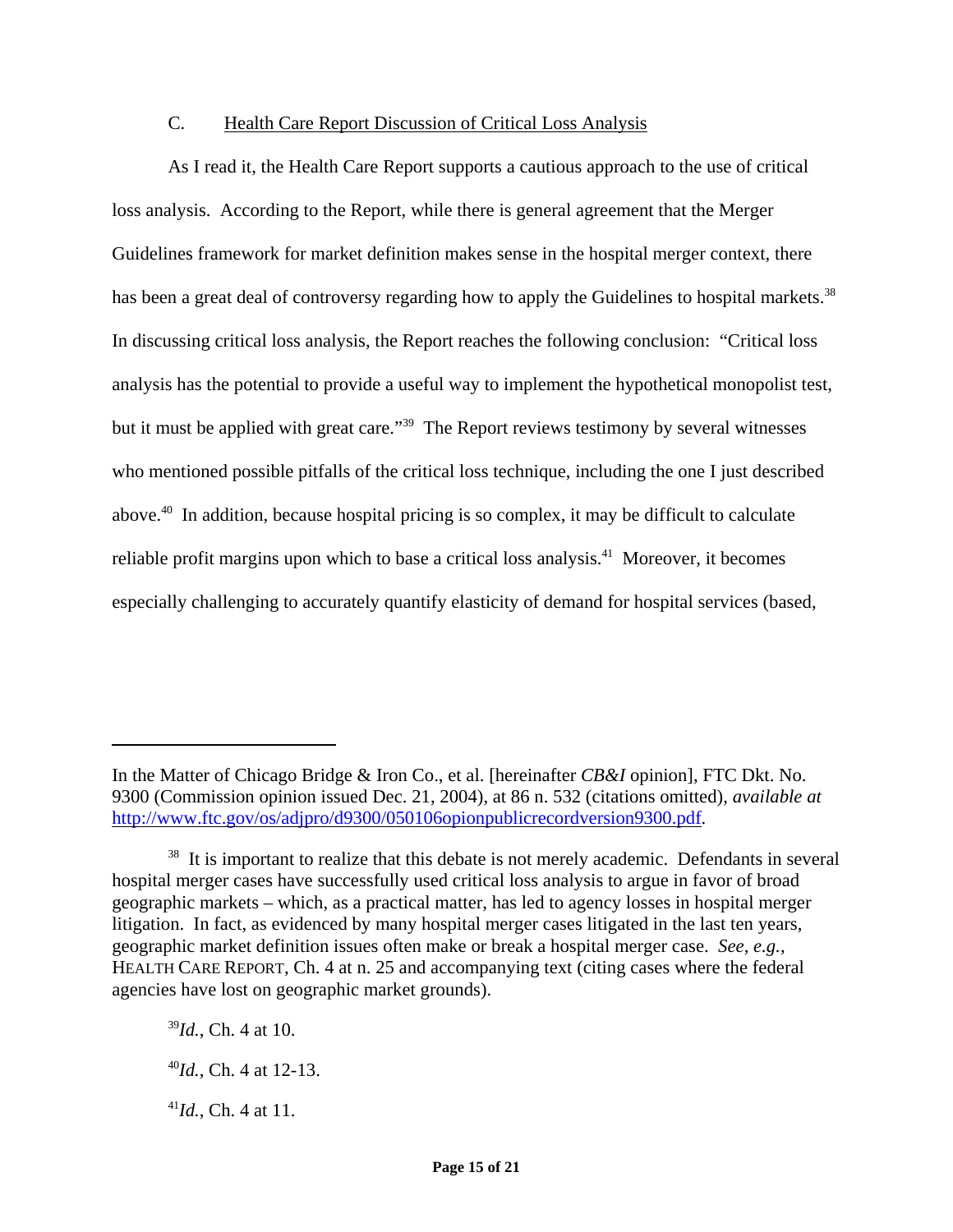for example, on patient flow data), because it is so hard to predict how consumers actually would react to price increases.<sup>42</sup>

#### D. *CB&I* Discussion of Critical Loss Analysis

The critical loss debate is not limited to the hospital merger context, of course. The Commission's *Chicago Bridge & Iron (CB&I)* opinion includes a section on critical loss analysis, which was used by the respondents' expert to bolster an argument against anticompetitive effects.<sup>43</sup> The respondents argued that the ALJ had erred in disregarding their expert's conclusion, based on a critical loss analysis, that CB&I would not be able to raise prices.<sup>44</sup>

The Commission found that the results of the critical loss analysis were inconsistent with other evidence of likely anticompetitive effects, including "extraordinarily high concentration levels . . . , the state of pre-acquisition competition . . . , and the nearly insurmountable entry barriers that we found to predominate  $\dots$ .  $^{45}$  In its opinion, the Commission noted that, while it did "not doubt the soundness of the logic underlying critical loss analysis, . . . we are mindful that recent economic literature has cautioned that the analysis has certain vulnerabilities."46 In particular, the opinion cited the example of a merger of two firms with high profit margins and relatively inelastic demand, whereby a post-merger price increase might be profitable because so

<sup>44</sup>*Id.* at 82.

<sup>45</sup>*Id.* at 84.

<sup>46</sup>*Id.* at 83.

<sup>42</sup>*Id.*, Ch. 4 at 11-12.

<sup>43</sup>*CB&I* opinion, *supra* note 37, at 82-87.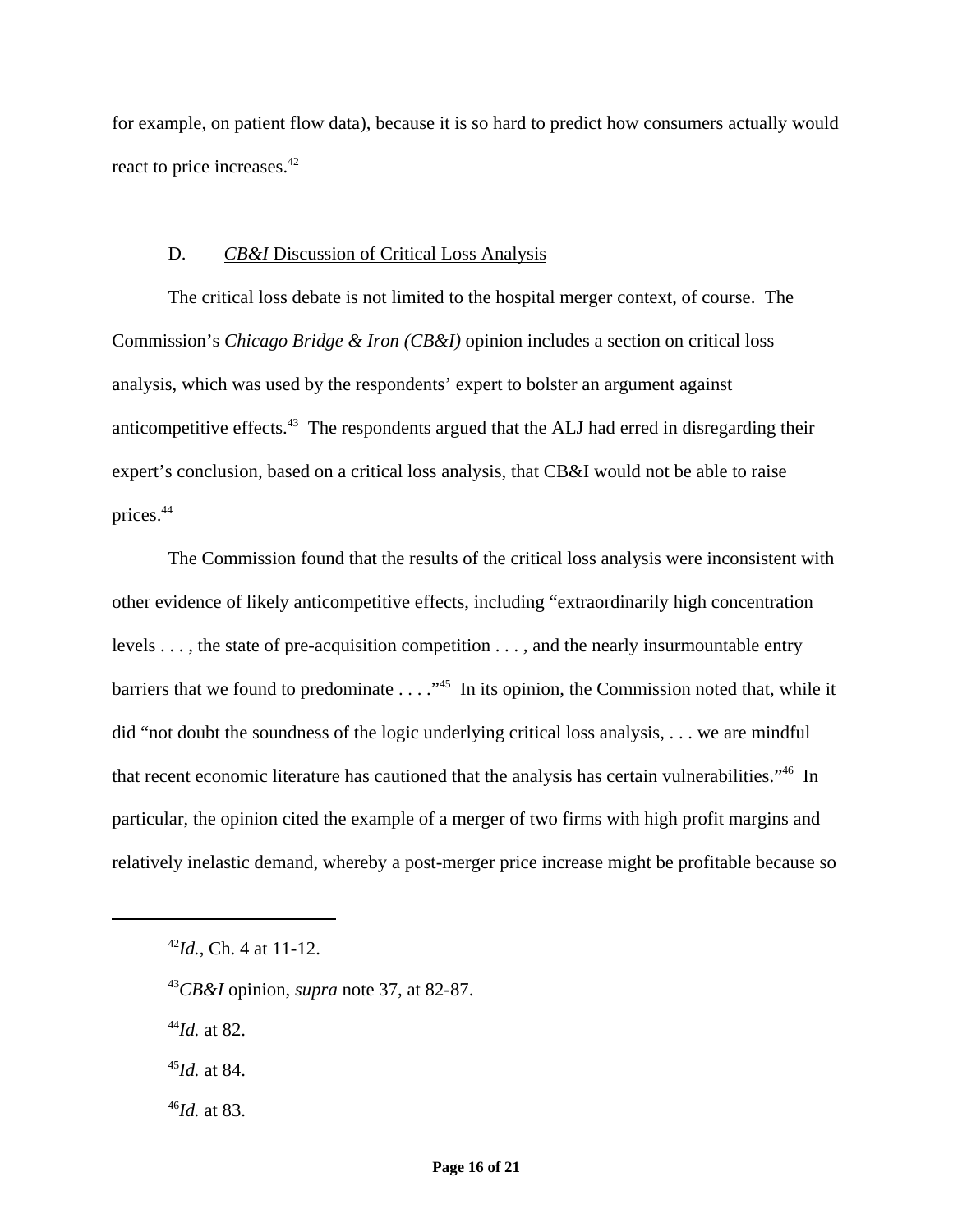few sales would be lost.47 The Commission indicated that evidence on pre- and post-merger elasticities of demand would be an important determinant of whether the critical loss analysis was valid, and ultimately held that the respondents' critical loss analysis did not paint an accurate portrait of the markets at issue.

#### E. The Appropriate Role of Critical Loss Analysis

Based on my background prior to becoming a Commissioner, I approach most cases from the perspective of an antitrust litigator. When I am asked to consider authorizing an enforcement action, I immediately focus on how the case will sound to a judge – most likely, a judge who is not an economist or an antitrust expert. Therefore, I pay closest attention to the business documents and other contemporaneous, real-world evidence, and secondarily to the testimony of party witnesses and third-party industry participants who understand how the market works.

I recognize that antitrust doctrine is deeply steeped in economics, and that economic analysis must play an important role in determining the "right" course of action to protect competition and, ultimately, consumers. But I tend to look to economics to support, or refute, the impressions I have already formed based on the documents, the testimony, and the collection of "market facts" I have gleaned from various sources. My views are not, in any way, a denigration of economic analysis. To the contrary, I have high regard for economists. In fact, I think most of them are quite brilliant! But as I have learned over the years, precisely because they are so brilliant, most good economists can craft equations that, frankly, can make the numbers say whatever they want them to say.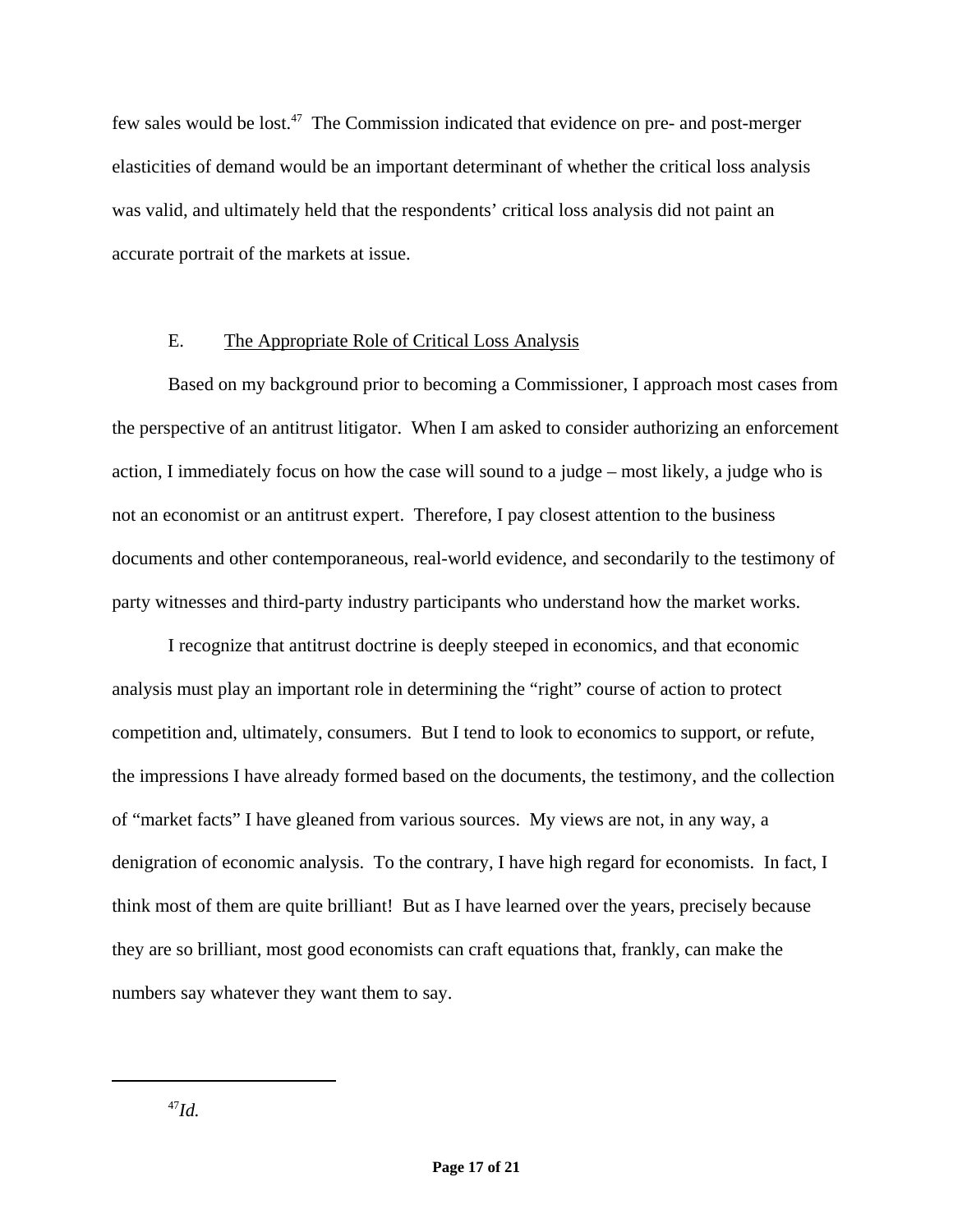For this reason, when evaluating a potential enforcement recommendation, I approach economics with a great deal of respect tempered by a healthy dose of skepticism. In particular, when presented with a critical loss analysis, I will continue to look closely to ensure that it is being applied with sufficient rigor, based on sensible assumptions that mesh with real-world business dynamics. As the critical loss debate continues, I would be extremely interested in seeing some "natural experiments" or retrospectives to determine, with greater precision, the extent to which critical loss analysis adds value. For example, if the data were available, it would be interesting to see whether critical loss analysis would have accurately predicted competitive effects in past hospital merger cases.

## **IV. COMMUNITY COMMITMENTS**

Finally, I would like to touch on a topic that received only brief mention in the Health Care Report, but which is, perhaps, closer to my heart than to those of the other Commissioners: community commitments.

Community commitments have been used in several hospital merger cases.<sup>48</sup> Typically, they are agreements with State Attorneys General, promising to pass along to consumers a specific amount of cost savings, and sometimes guaranteeing that prices will not go up for a specified period of time.

The Health Care Report makes the following observation about community commitments:

The Agencies do not accept community commitments as a resolution to likely anticompetitive effects from a hospital (or any other) merger. The Agencies

<sup>&</sup>lt;sup>48</sup>HEALTH CARE REPORT, Ch. 4 at 28-29 and n. 151 (citations to cases where community commitments have been used in the past).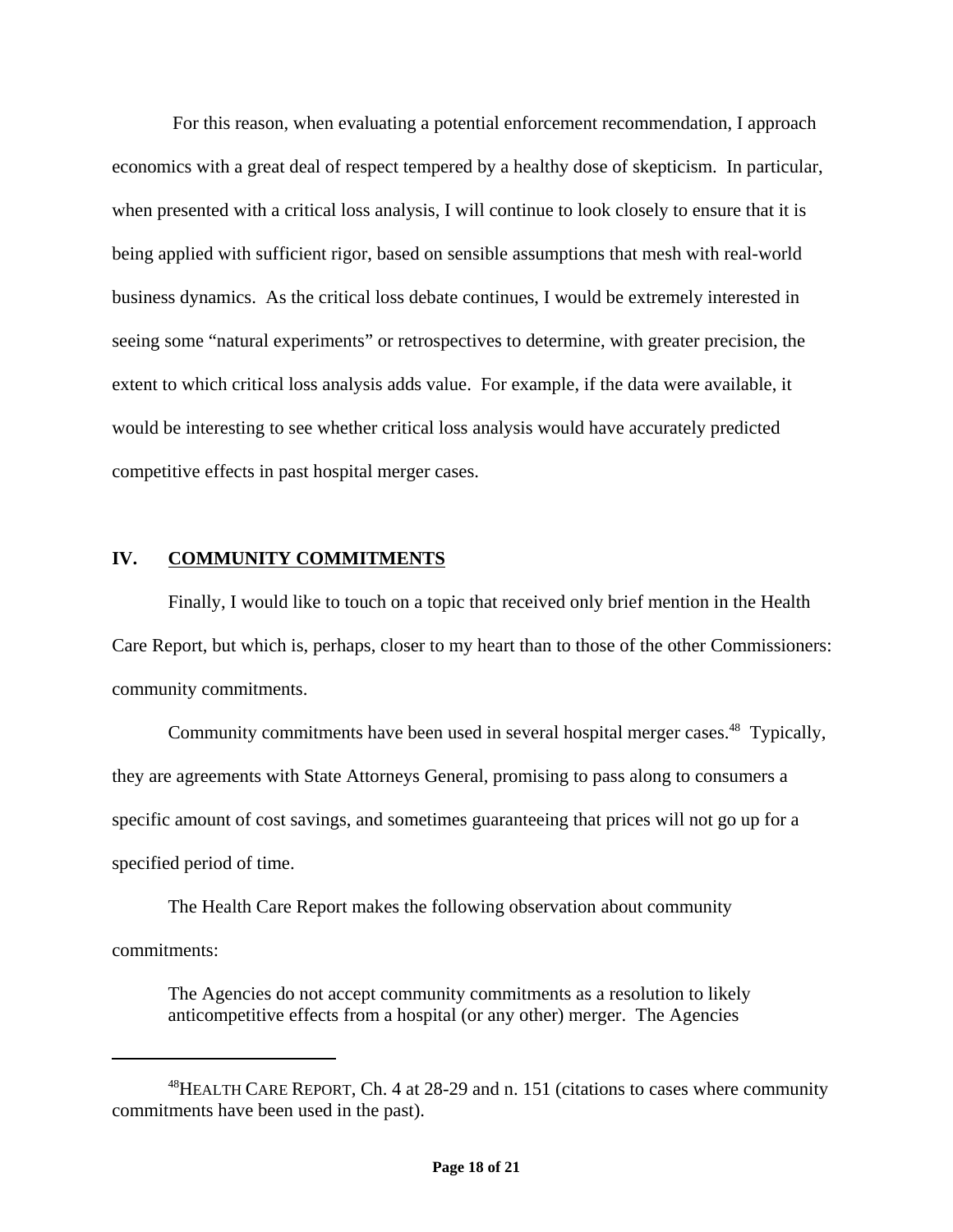believe community commitments are an ineffective, short-term regulatory approach to what is ultimately a problem of competition. Nevertheless, the Agencies realize that in some circumstances, State Attorneys General may agree to community commitments in light of the resource and other constraints they face.<sup>49</sup>

I fully agree with the Health Care Report that, as a pure matter of antitrust principle, community commitments do not solve the competitive problems arising from an otherwise unlawful merger. When seeking relief, the primary goal should always be to obtain a structural remedy, which is a better long-term solution than a behavioral fix. But as a former state enforcer – who was personally involved in a case where the State of New York accepted such a community commitment – I am, perhaps, more sympathetic than others to the totality of circumstances that might lead a state to agree to this kind of remedy.

In 1997, both the U.S. Department of Justice (DOJ) and the New York State Attorney General's Office reviewed the proposed merger of Long Island Jewish Medical Center and the North Shore Health System. The deal would have combined two flagship not-for-profit academic hospitals. The DOJ challenged the merger in federal court, alleging that the transaction would eliminate competition between the only two "anchor hospitals" in Nassau and Queens Counties. Unfortunately, DOJ ultimately lost the case, based primarily on product and geographic market definition issues.<sup>50</sup>

<sup>49</sup>*Id.*, Exec. Summ. at 27.

<sup>50</sup>United States v. Long Island Jewish Med. Ctr., 983 F. Supp. 121 (E.D.N.Y. 1997) (denial of federal government's request for permanent injunction).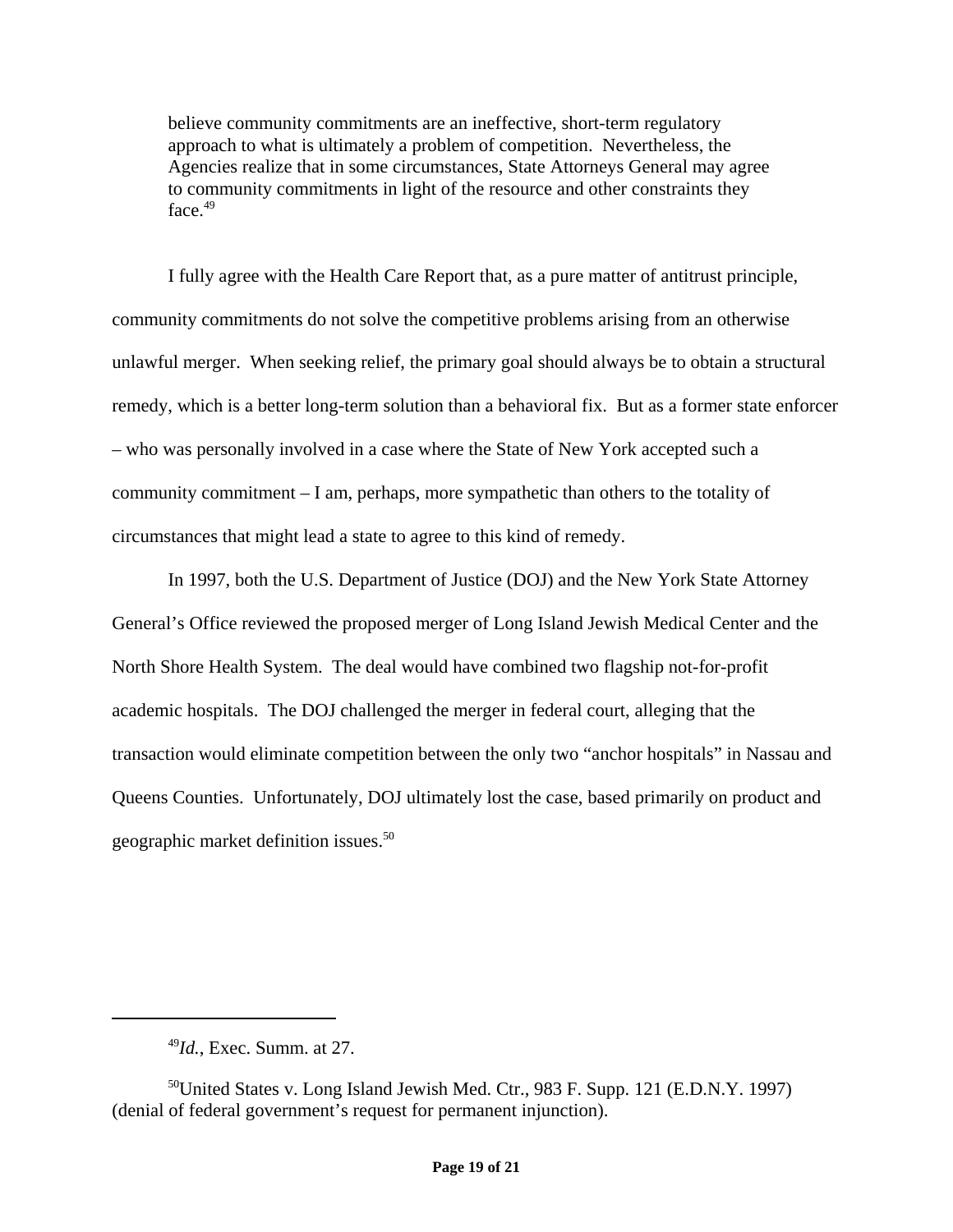The State of New York was all too aware that hospital merger challenges had not been faring well in the courts, particularly when they involved not-for-profit hospitals.<sup>51</sup> We were cognizant of our obligation to enforce the antitrust laws, but equally mindful of our broader responsibility to protect the state's citizens. Presented with the option of a community commitment, and in light of our resource constraints, the State of New York opted to accept a consent agreement rather than make an "all or nothing" bet by engaging in risky litigation.

I continue to believe that we made the best possible deal for consumers in New York State. Over a five-year period, the parties were required to pass along to consumers \$100 million in cost savings they had argued would be achieved by the deal. They committed to provide new and incremental programs and services, examples of which were enumerated in the consent agreement. They also promised to use some of the funds to "provide quality healthcare to economically disadvantaged and elderly members of the community and to provide quality medical education," as an offset against anticipated reductions in Medicare and Medicaid

<sup>51</sup>The district court's opinion in *Long Island Jewish* included a detailed discussion of the controversy surrounding the appropriate legal role of institutional status (profit versus not-forprofit) in merger cases. Based on a review of prior cases, the court "deduce[d] that while the not-for-profit status of the merging hospitals does not provide an exemption from the antitrust laws, this factor may be considered if supported by other evidence that such status would inhibit anti-competitive effects." *Id.* at 146. While the court agreed with "the defendants' contention that community service, not profit maximization, is the hospitals' mission," the court ultimately said that it had "give[n] only limited and non-determinative effect to the not-for-profit status" of the merging hospitals, recognizing that "if there is the potential for anticompetitive behavior, there is nothing inherent in the structure of the corporate board or the non-profit status of the hospitals which would operate [sic] to stop any anticompetitive behavior." *Id*.

The Health Care Report explicitly rejects the significance of institutional form as a relevant factor in predicting likely anticompetitive effects from a hospital merger. HEALTH CARE REPORT, Ch. 4 at 29-33; *see also id.*, Exec. Summ. at 27 ("The best available evidence shows that the pricing behavior of nonprofits when they achieve market power does not systematically differ from that of for-profits.").